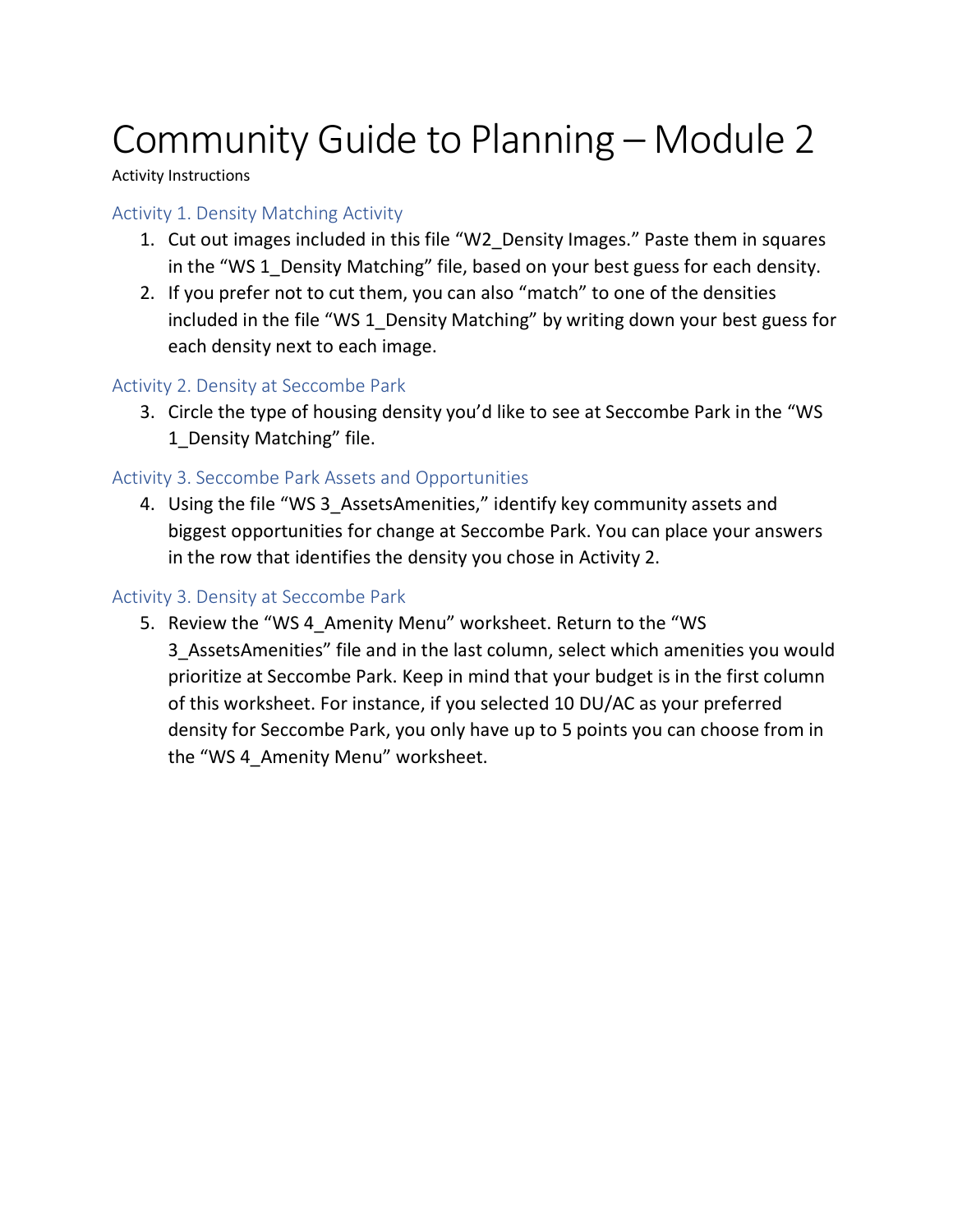## PLAN AREA

Seccombe Park

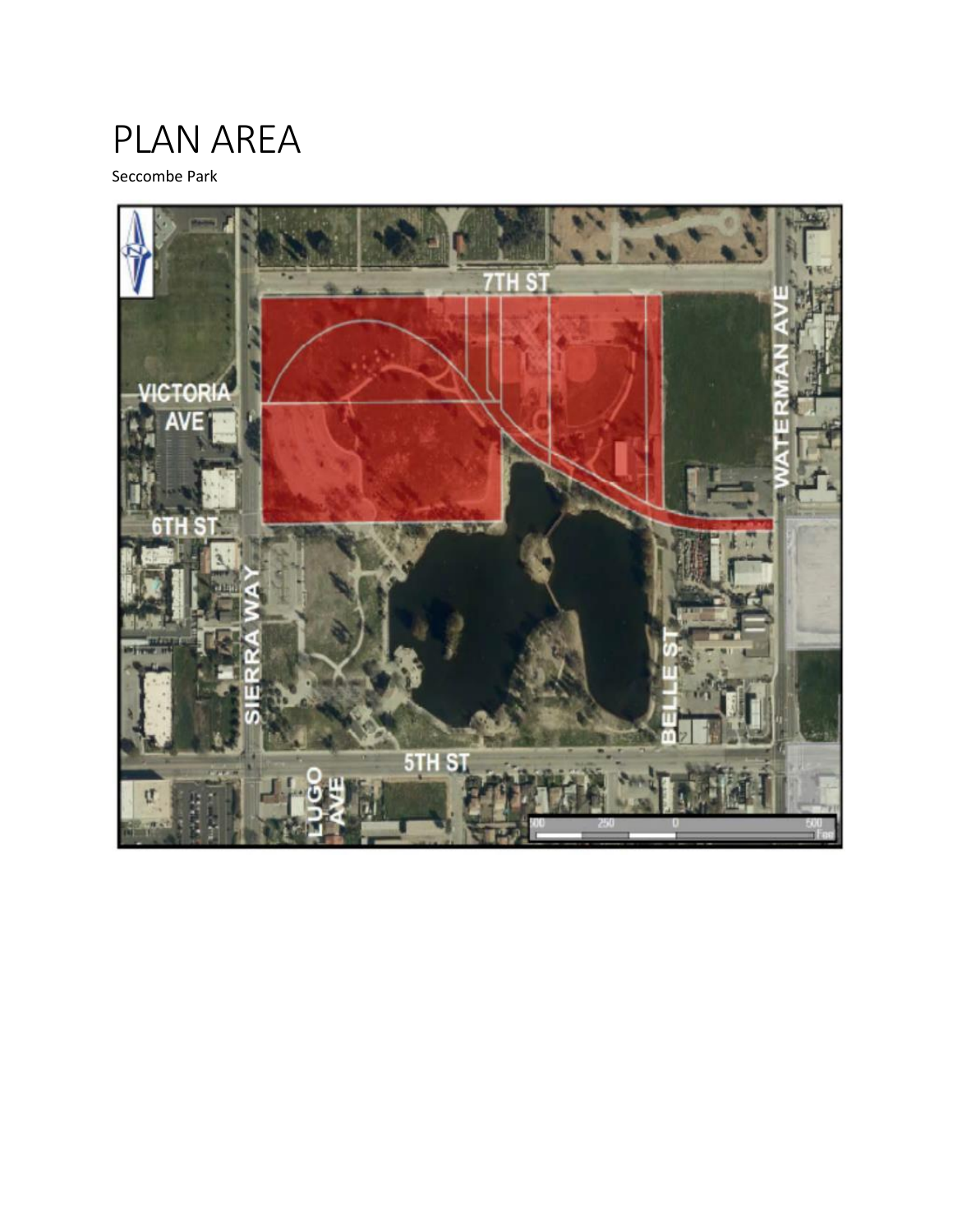| <b>Place Image Here</b><br>Colocar imagen Aquí | <b>Place Image Here</b><br>Colocar imagen Aquí                                                                                                                               | <b>Place Image Here</b><br>Colocar imagen Aquí                    | <b>Place Image Here</b><br>Colocar imagen Aquí             |  |
|------------------------------------------------|------------------------------------------------------------------------------------------------------------------------------------------------------------------------------|-------------------------------------------------------------------|------------------------------------------------------------|--|
| <b>Place Image Here</b><br>Colocar imagen Aquí | <b>Place Image Here</b><br>Colocar imagen Aquí                                                                                                                               | <b>Place Image Here</b><br>Colocar imagen Aquí                    | <b>Place Image Here</b><br>Colocar imagen Aquí             |  |
| <b>Seccombe Park</b>                           | What kind of density do you imagine at Seccombe Park? Circle one and explain why.<br>¿Qué tipo de densidad te imaginas en el parque Seccombe? Circula una y explica por que. |                                                                   |                                                            |  |
|                                                | 10 <b>DU/AC</b>                                                                                                                                                              |                                                                   |                                                            |  |
| <b>No Change</b><br><b>No Cambio</b>           | <b>Low Density</b><br><b>Densidad Baja</b>                                                                                                                                   | 30 DU/AC<br><b>Low-Medium Density</b><br>De Baja a Media Densidad | 55 DU/AC<br><b>Medium Density</b><br><b>Densidad Media</b> |  |
|                                                |                                                                                                                                                                              |                                                                   |                                                            |  |
|                                                |                                                                                                                                                                              |                                                                   |                                                            |  |

4D)







**AT** 

**THE** 

**ART** 

# **What does density look like? /** *¿***Como se ve la densidad?**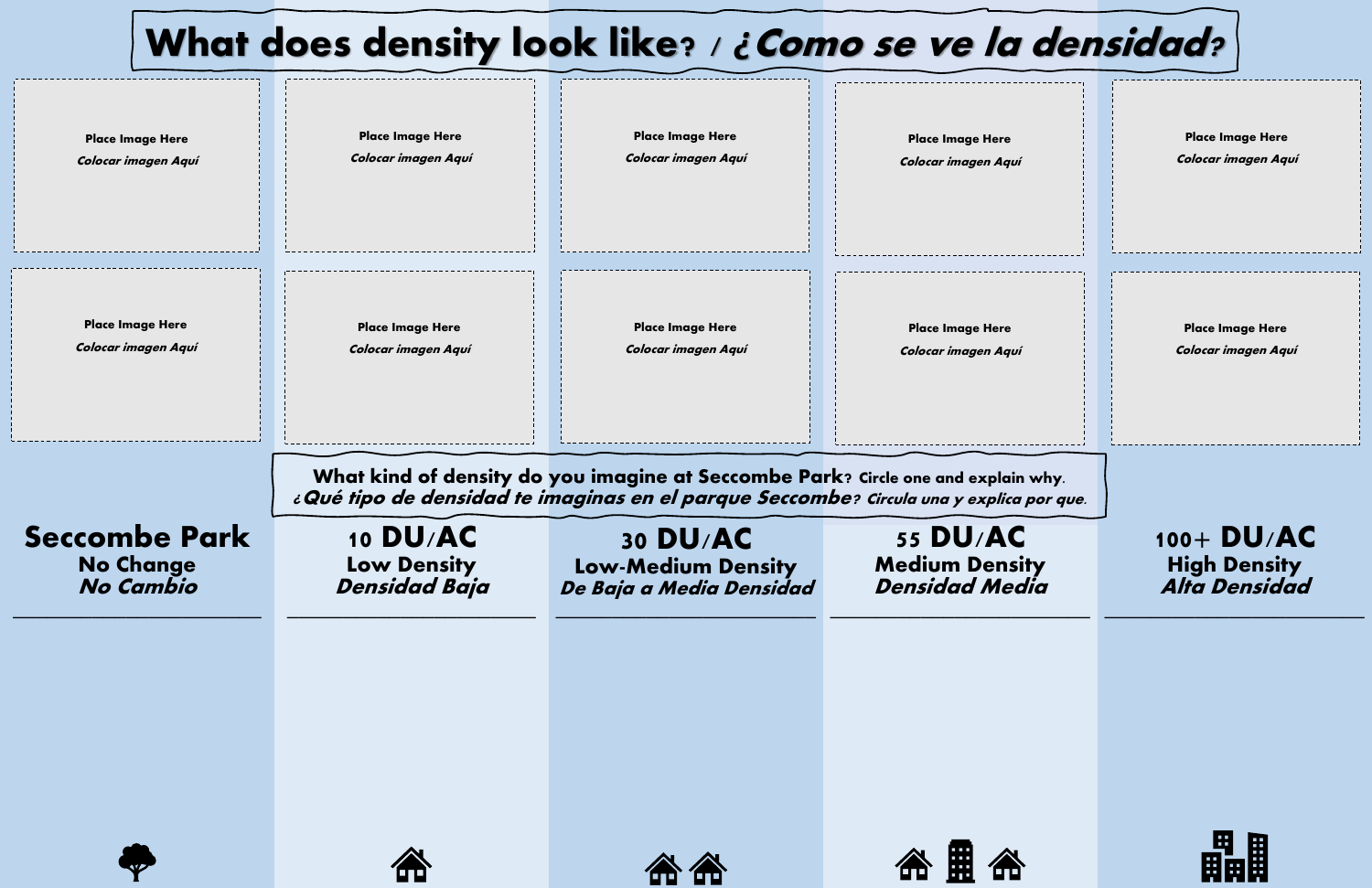

















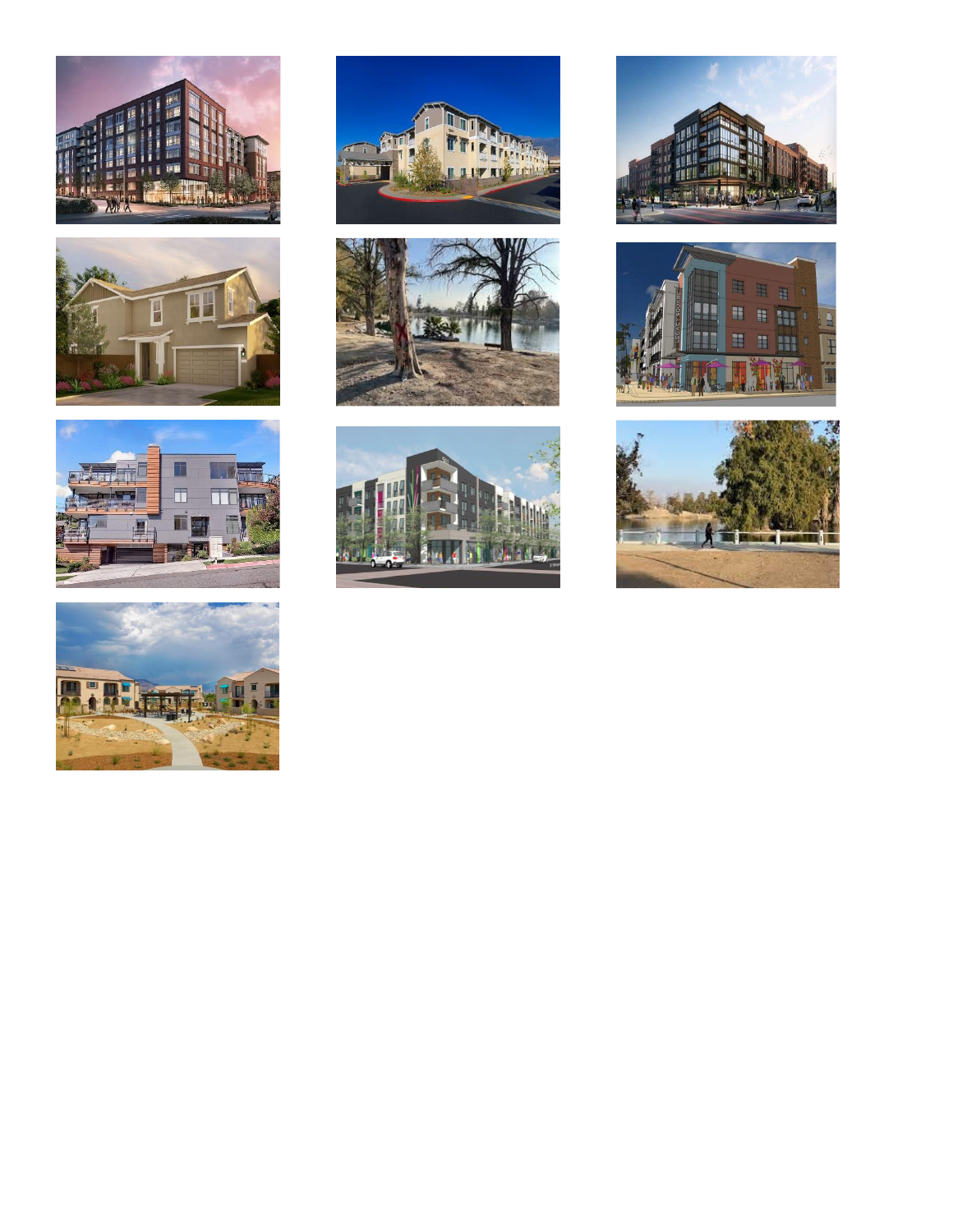### **Key Community Assets Biggest Opportunities for Change (if any)**

### **Priority Amenities (Do not go over budget)**

| Seccombe<br>Park<br><b>No Change</b>     |  |  |
|------------------------------------------|--|--|
| 0 Points                                 |  |  |
| <b>10 DU/AC</b><br><b>Low Density</b>    |  |  |
| 5 Points                                 |  |  |
| <b>30 DU/AC</b><br>Low-Medium Density    |  |  |
| 20 Points                                |  |  |
| <b>55 DU/AC</b><br><b>Medium Density</b> |  |  |
| 40 Points                                |  |  |
| $100 + DU/AC$<br><b>High Density</b>     |  |  |
| <b>75 Points</b>                         |  |  |